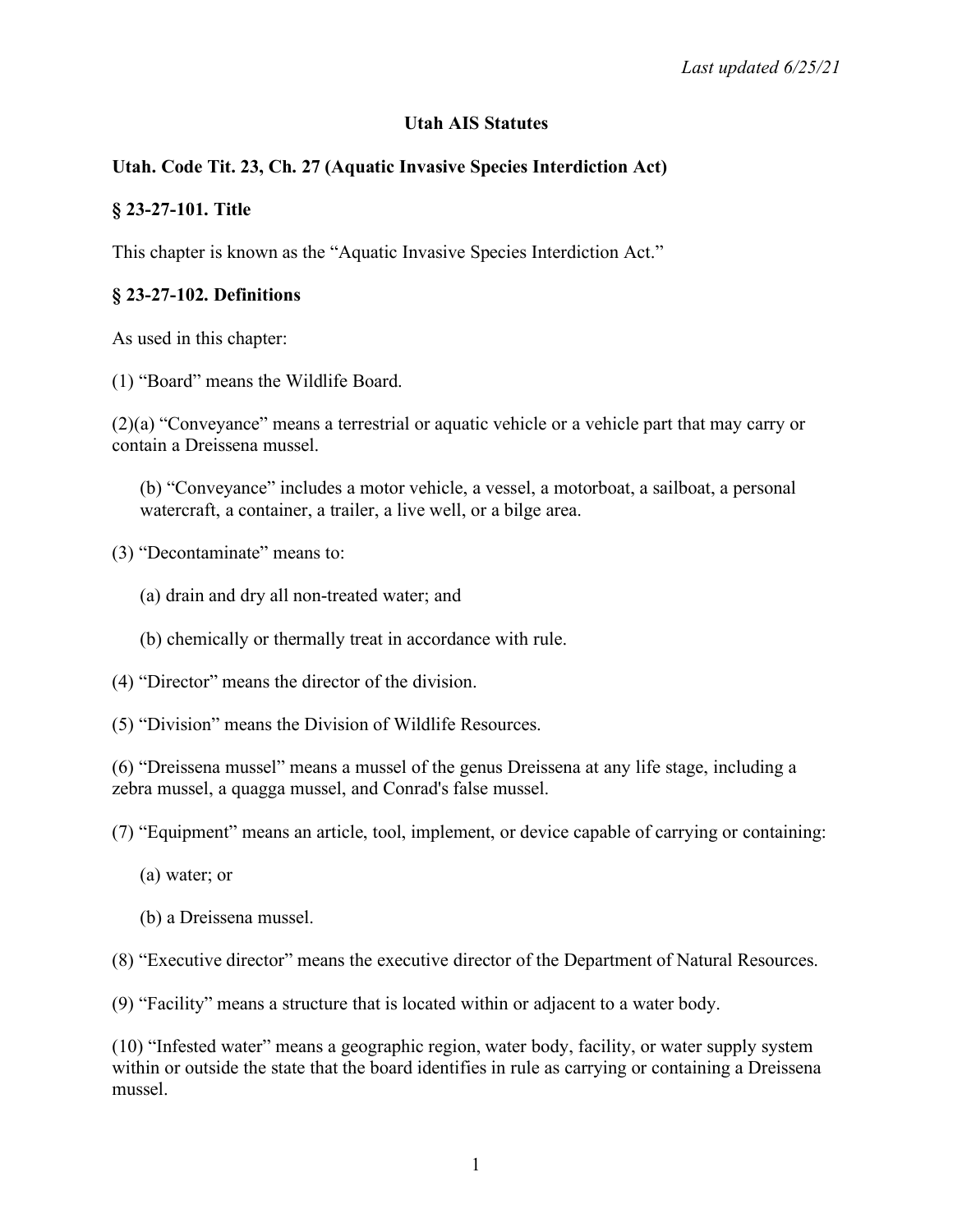(11) "Vessel" means the same as that term is defined in Section 73-18-2.

(12) "Water body" means natural or impounded surface water, including a stream, river, spring, lake, reservoir, pond, wetland, tank, and fountain.

(13)(a) "Water supply system" means a system that treats, conveys, or distributes water for irrigation, industrial, waste water treatment, or culinary use.

(b) "Water supply system" includes a pump, canal, ditch, or pipeline.

(c) "Water supply system" does not include a water body.

## **§ 23-27-201. Invasive species prohibited--Administrative inspection authorized**

(1) Except as authorized in this title or a board rule or order, a person may not:

(a) possess, import, export, ship, or transport a Dreissena mussel;

(b) release, place, plant, or cause to be released, placed, or planted a Dreissena mussel in a water body, facility, or water supply system; or

(c) transport a conveyance or equipment that has been in an infested water within the previous 30 days without decontaminating the conveyance or equipment.

(2) A person who violates Subsection (1):

(a) is strictly liable;

(b) is guilty of an infraction; and

(c) shall reimburse the state for all costs associated with detaining, quarantining, and decontaminating the conveyance or equipment.

(3) A person who knowingly or intentionally violates Subsection (1) is guilty of a class A misdemeanor.

(4) A person may not proceed past or travel through an inspection station or administrative checkpoint, as described in Section 23-27-301, while transporting a conveyance during an inspection station's or administrative checkpoint's hours of operations without presenting the conveyance for inspection.

(5) A person who violates Subsection (4) is guilty of a class B misdemeanor.

## **§ 23-27-202. Reporting of invasive species required**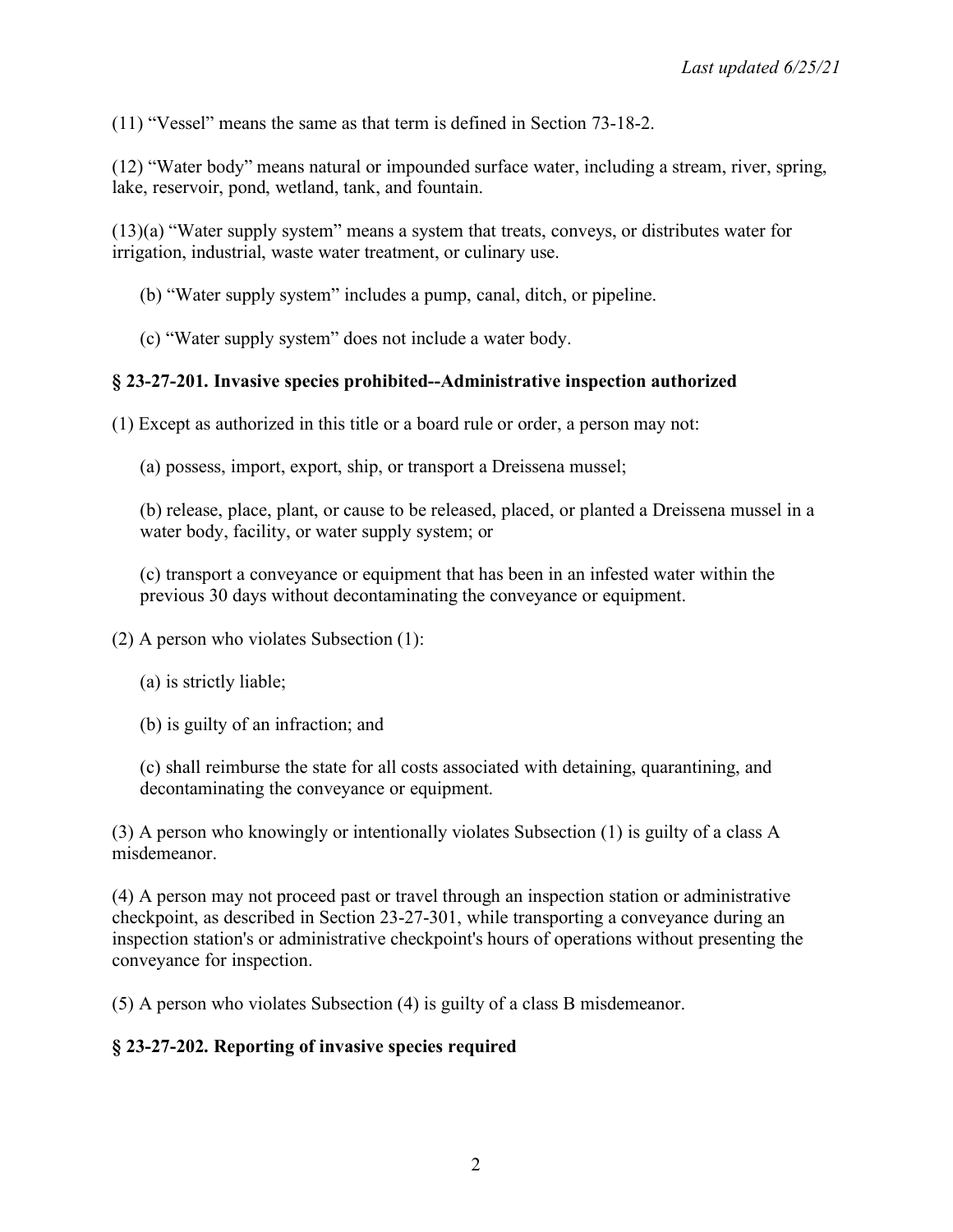(1) A person who discovers a Dreissena mussel within this state or has reason to believe a Dreissena mussel may exist at a specific location shall immediately report the discovery to the division.

(2) A person who violates Subsection (1) is guilty of a class A misdemeanor.

#### **§ 23-27-301. Division's power to prevent invasive species infestation**

To eradicate and prevent the infestation of a Dreissena mussel, the division may:

(1)(a) establish inspection stations located at or along:

(i) highways, as defined in Section 72-1-102;

(ii) ports of entry, if the Department of Transportation authorizes the division to use the port of entry; and

(iii) publicly accessible:

- (A) boat ramps; and
- (B) conveyance launch sites; and

(b) temporarily stop, detain, and inspect a conveyance or equipment that:

- (i) the division reasonably believes is in violation of Section 23-27-201;
- (ii) the division reasonably believes is in violation of Section 23-27-306;
- (iii) is stopped at an inspection station; or
- (iv) is stopped at an administrative checkpoint;
- (2) conduct an administrative checkpoint in accordance with Section 77-23-104;
- (3) detain and quarantine a conveyance or equipment as provided in Section 23-27-302;
- (4) order a person to decontaminate a conveyance or equipment; and
- (5) inspect the following that may contain a Dreissena mussel:
	- (a) a water body;
	- (b) a facility; and
	- (c) a water supply system.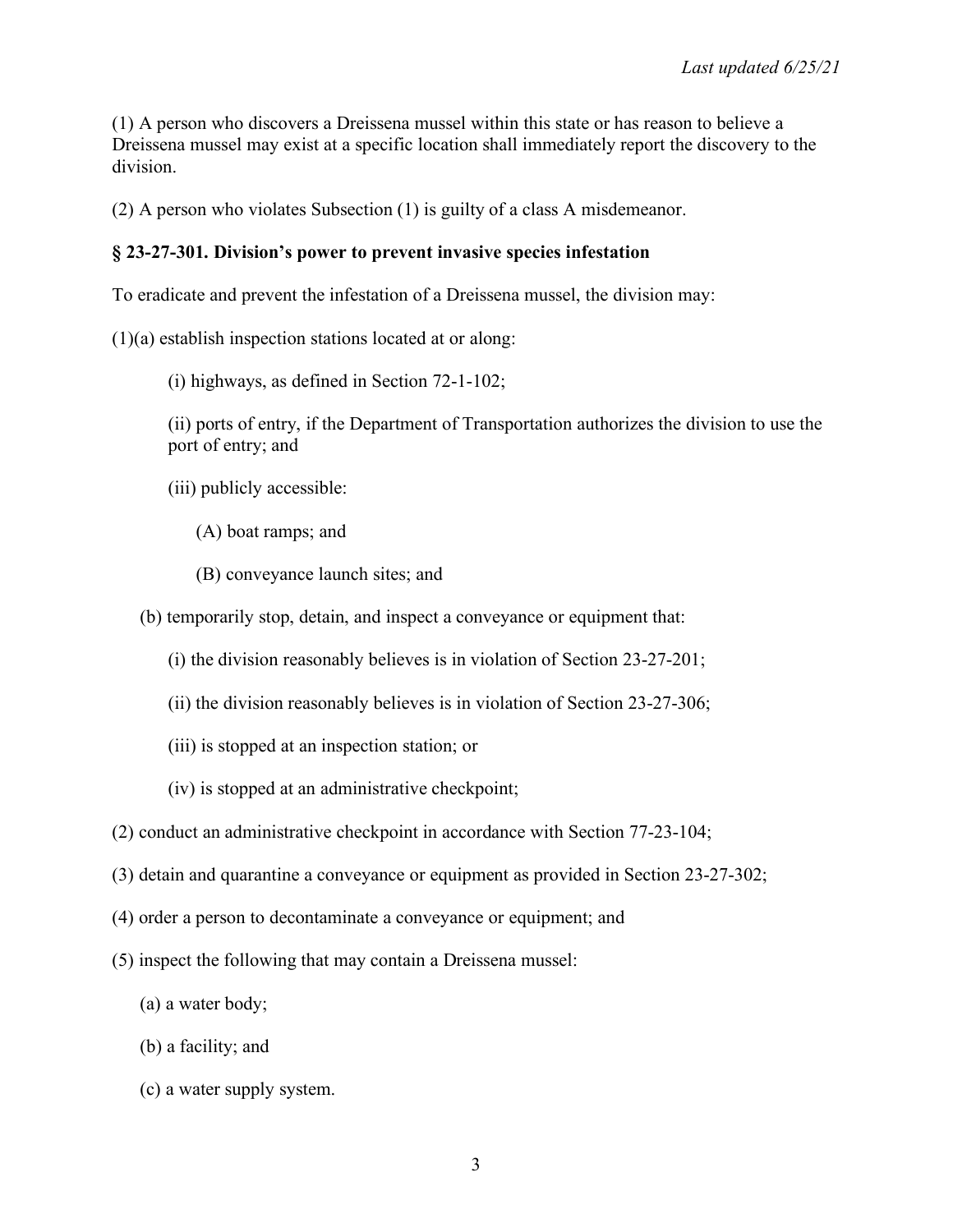# **§ 23-27-302. Conveyance or equipment detainment or quarantine**

(1) The division, a port-of-entry agent, or a peace officer may detain or quarantine a conveyance or equipment if:

(a) the division, agent, or peace officer:

(i) finds the conveyance or equipment contains a Dreissena mussel; or

(ii) reasonably believes that the person transporting the conveyance or equipment is in violation of Section 23-27-201; or

(b) the person transporting the conveyance or equipment refuses to submit to an inspection authorized by Section 23-27-301.

(2) The detainment or quarantine authorized by Subsection (1) may continue for:

- (a) up to five days; or
- (b) the period of time necessary to:
	- (i) decontaminate the conveyance or equipment; and
	- (ii) ensure that a Dreissena mussel is not living on or in the conveyance or equipment.

## **§ 23-27-303. Closing a water body, facility, or water supply system**

(1) Except as provided by Subsection (6), if the division detects or suspects a Dreissena mussel is present in a water body, a facility, or a water supply system, the director or the director's designee may, with the concurrence of the executive director, order:

(a) the water body, facility, or water supply system closed to a conveyance or equipment;

(b) restricted access by a conveyance or equipment to a water body, facility, or water supply system; or

(c) a conveyance or equipment that is removed from or introduced to the water body, facility, or water supply system to be inspected, quarantined, or decontaminated in a manner and for a duration necessary to detect and prevent the infestation of a Dreissena mussel.

(2) If a closure authorized by Subsection (1) lasts longer than seven days, the division shall:

(a) provide a written update to the operator of the water body, facility, or water supply system every 10 days on the division's effort to address the Dreissena infestation; and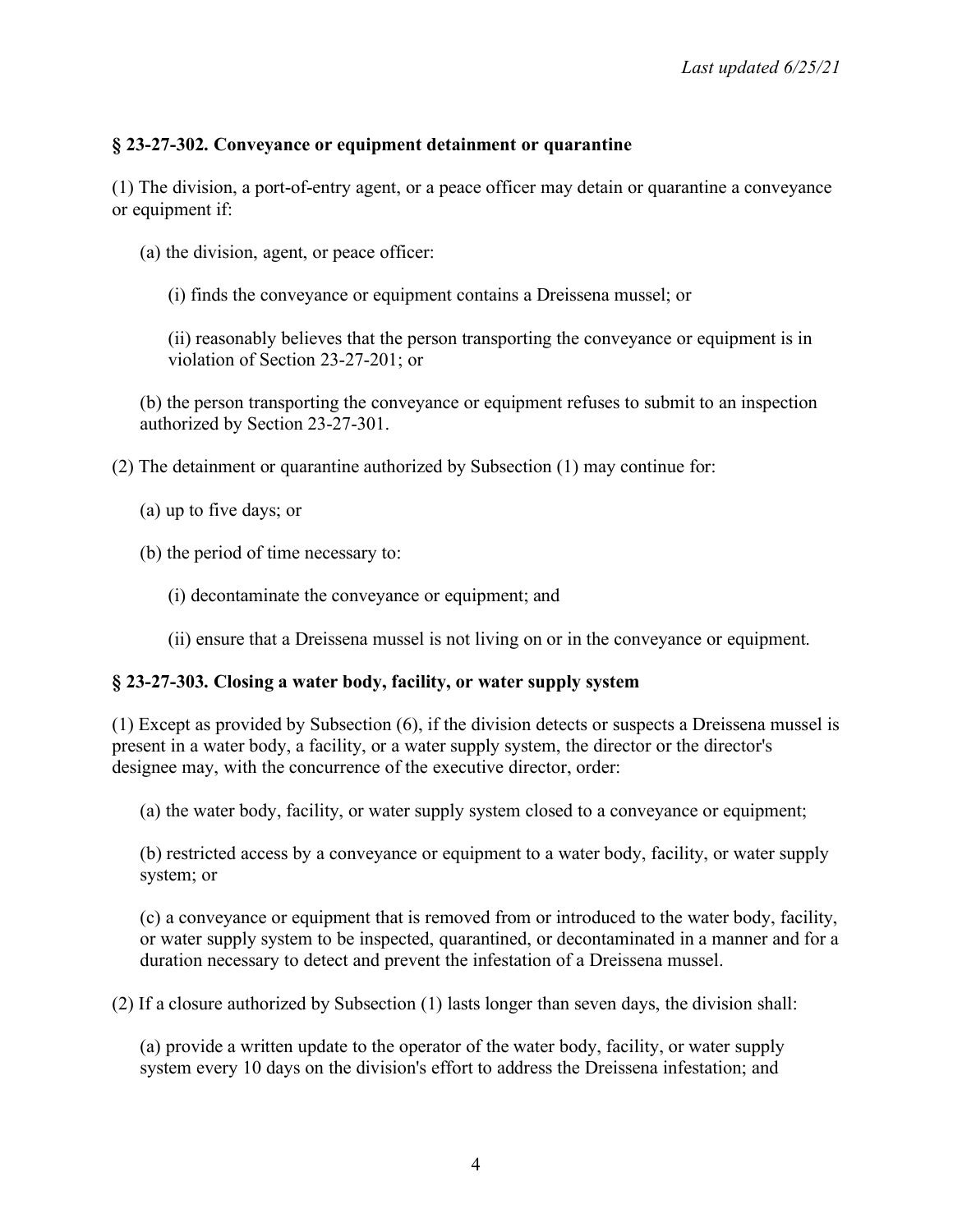(b) post the update on the division's website.

(3)(a) The board shall develop procedures to ensure proper notification of a state, federal, or local agency that is affected by a Dreissena mussel infestation.

(b) The notification shall include:

- (i) the reasons for the closure, quarantine, or restriction; and
- (ii) methods for providing updated information to the agency.

(4) When deciding the scope, duration, level, and type of restriction or a quarantine or closure location, the director shall consult with the person with the jurisdiction, control, or management responsibility over the water body, facility, or water supply system to avoid or minimize disruption of economic and recreational activity.

(5)(a) A person that operates a water supply system shall cooperate with the division to implement a measure to:

(i) avoid infestation by a Dreissena mussel; and

(ii) control or eradicate a Dreissena mussel infestation that may occur in a water supply system.

(b)(i) If a Dreissena mussel is detected, the water supply system's operator, in cooperation with the division, shall prepare and implement a plan to control or eradicate a Dreissena mussel within the water supply system.

(ii) A plan required by Subsection  $(5)(b)(i)$  shall include a:

(A) method for determining the scope and extent of the infestation;

(B) method to control or eradicate the Dreissena mussel;

(C) method to decontaminate the water supply system containing the Dreissena mussel;

(D) systematic monitoring program to determine a change in the infestation; and (E) requirement to update or revise the plan in conformity with a scientific advance in the method of controlling or eradicating a Dreissena mussel.

(6)(a) The division may not close or quarantine a water supply system if the operator has prepared and implemented a plan to control or eradicate a Dreissena mussel in accordance with Subsection  $(5)$ .

(b)(i) The division may require the operator to update a plan.

(ii) If the operator fails to update or revise a plan, the division may close or quarantine the water supply system in accordance with this section.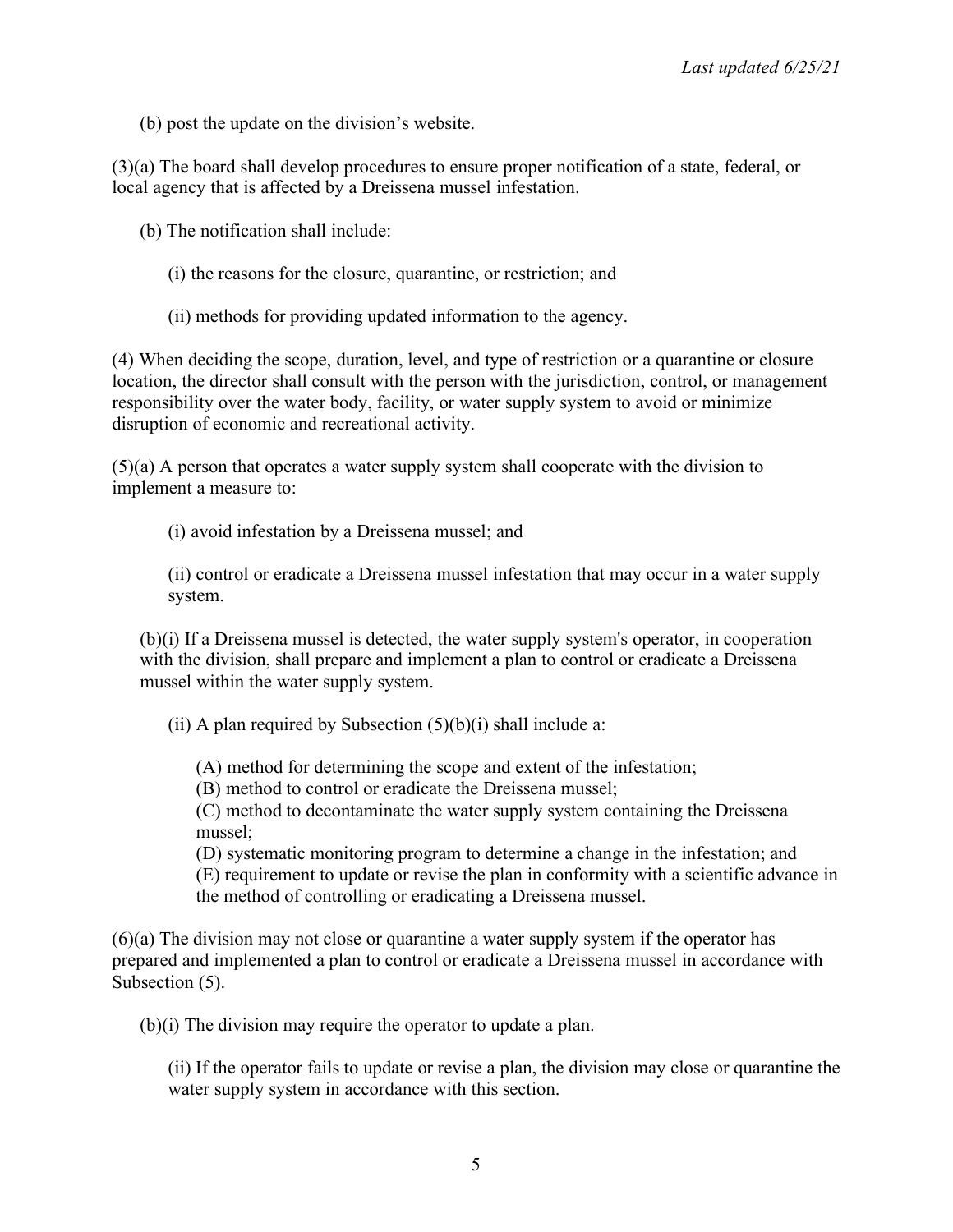## **§ 23-27-304. Aquatic invasive species fee**

(1) (a) Except as provided in Subsection (1)(b), there is imposed an annual nonresident aquatic invasive species fee of \$20 on each vessel in order to launch or operate a vessel in waters of this state if:

(i) the vessel is owned by a nonresident; and

(ii) the vessel would otherwise be subject to registration requirements under Section 73- 18-7 if the vessel were owned by a resident of this state.

(b) The provisions of Subsection (1)(a) do not apply if the vessel is owned and operated by a state or federal government agency and the vessel is used within the course and scope of the duties of the agency.

(c) The division shall administer and collect the fee described in Subsection (1)(a), and the fee shall be deposited into the Aquatic Invasive Species Interdiction Account created in Section 23-27-305.

(2) Before launching a vessel on the waters of this state, a nonresident shall pay the aquatic invasive species fee as described in Subsection (1), and the vessel owner shall successfully complete an aquatic invasive species education course offered by the division.

(3) (a) The division shall study options and feasability of implementing an automated system capable of scanning, photographing, and providing real-time information regarding a conveyance's or equipment's:

(i) last entry into a body of water; and

(ii) last decontamination.

- (b) The study described in Subsection (3)(a) shall evaluate the system's capability of:
	- (i) operation with or without the use or supervision of personnel;
	- (ii) operation 24 hours per day;

(iii) capturing a state assigned number on a vessel or conveyance as described in Section 73-18-6;

- (iv) preserving photographic evidence of:
	- (A) a conveyance's state assigned bow number;

(B) a conveyance's or equipment's entry into a body of water, including the global positioning system location of where the conveyance is photographed; and (C) decontamination of the conveyance or equipment;

(v) identifying a conveyance or equipment not owned by a resident that is entering a body of water in this state; and

(vi) collecting the fee described in Subsection (1).

(c) The division shall present a report of the study and findings described in Subsections (3)(a) and (b) to the Natural Resources, Agriculture, and Environment Interim Committee before November 30, 2020.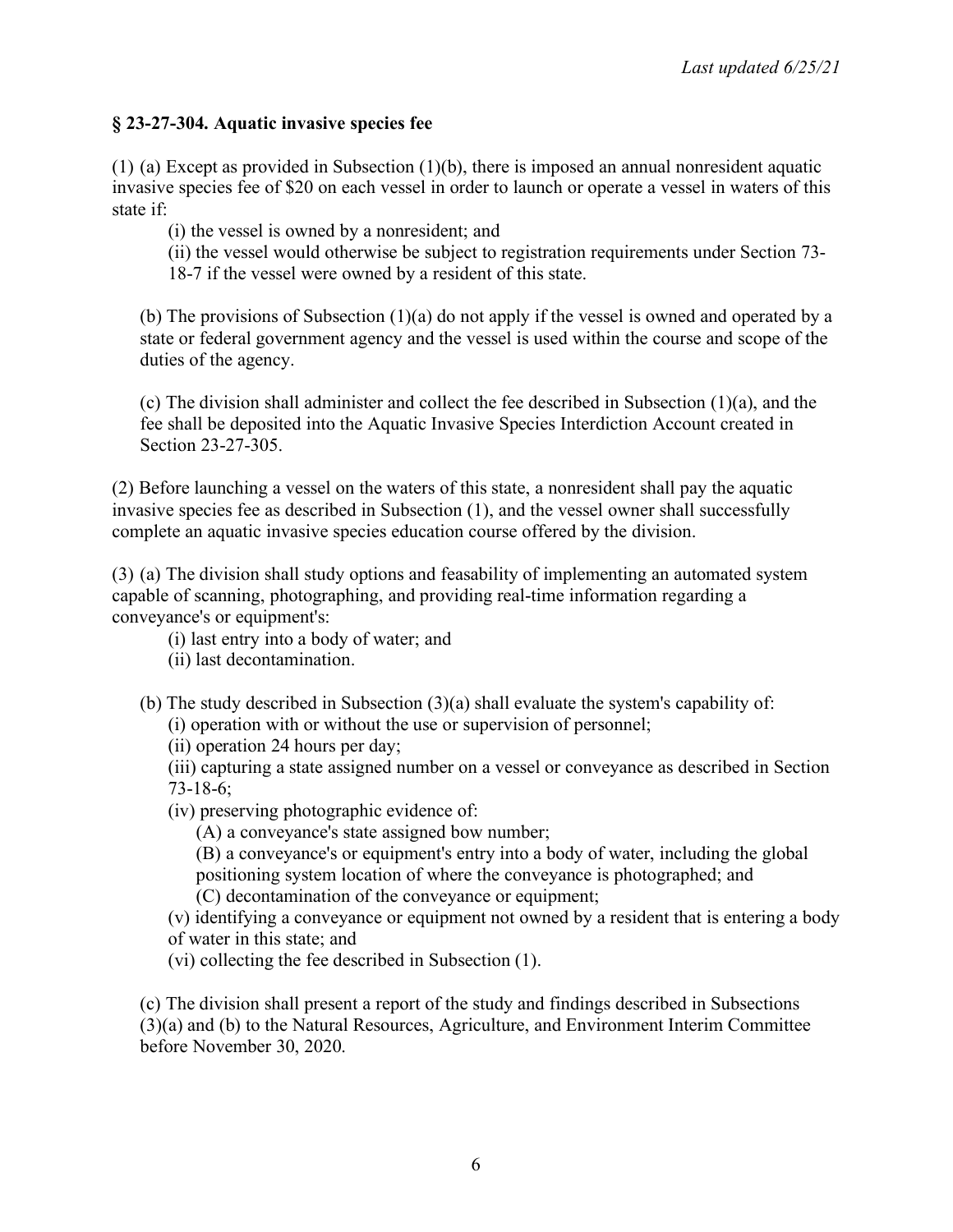(d) Based on the findings of the study described in this Subsection (3), the division shall implement a pilot program to provide the services described in this Subsection (3) on or before May 1, 2021.

(4) The board may increase fees assessed under Subsection (1), so long as:

(a) the fee for nonresidents described in Subsection (1) is no less than the resident fee described in Section 73-18-26; and

(b) the fee is confirmed in the legislative fee schedule.

(5) In accordance with Title 63G, Chapter 3, Utah Administrative Rulemaking Act, the board may make rules establishing procedures for:

(a) proof of payment and other methods of verifying compliance with this section;

(b) special requirements applicable on interstate water bodies in this state; and

(c) other provisions necessary for the administration of the program.

#### **§ 23-27-305. Aquatic Invasive Species Interdiction Account**

(1) There is created within the General Fund a restricted account known as the Aquatic Invasive Species Interdiction Account.

(2) The restricted account shall consist of:

(a) nonresident aquatic invasive species fees collected under Section 23-27-304;

(b) resident aquatic invasive species fees collected under Section 73-18-26; and

(c) any other amount deposited in the restricted account from donations, appropriations, contractual agreements, and accrued interest.

(3) Upon appropriation, the division shall use the fees collected under Sections 23-27-305 and 73-18-26 and deposited in the Aquatic Invasive Species Account to fund aquatic invasive species prevention and containment efforts.

## **§ 23-27-306. Removal of drain plug or similar device during transport**

(1) Before transporting a conveyance on a highway, as defined in Section 72-1-102, in the state, a person shall:

(a) remove the plugs and similar devices that prevent drainage of raw water systems on the conveyance; and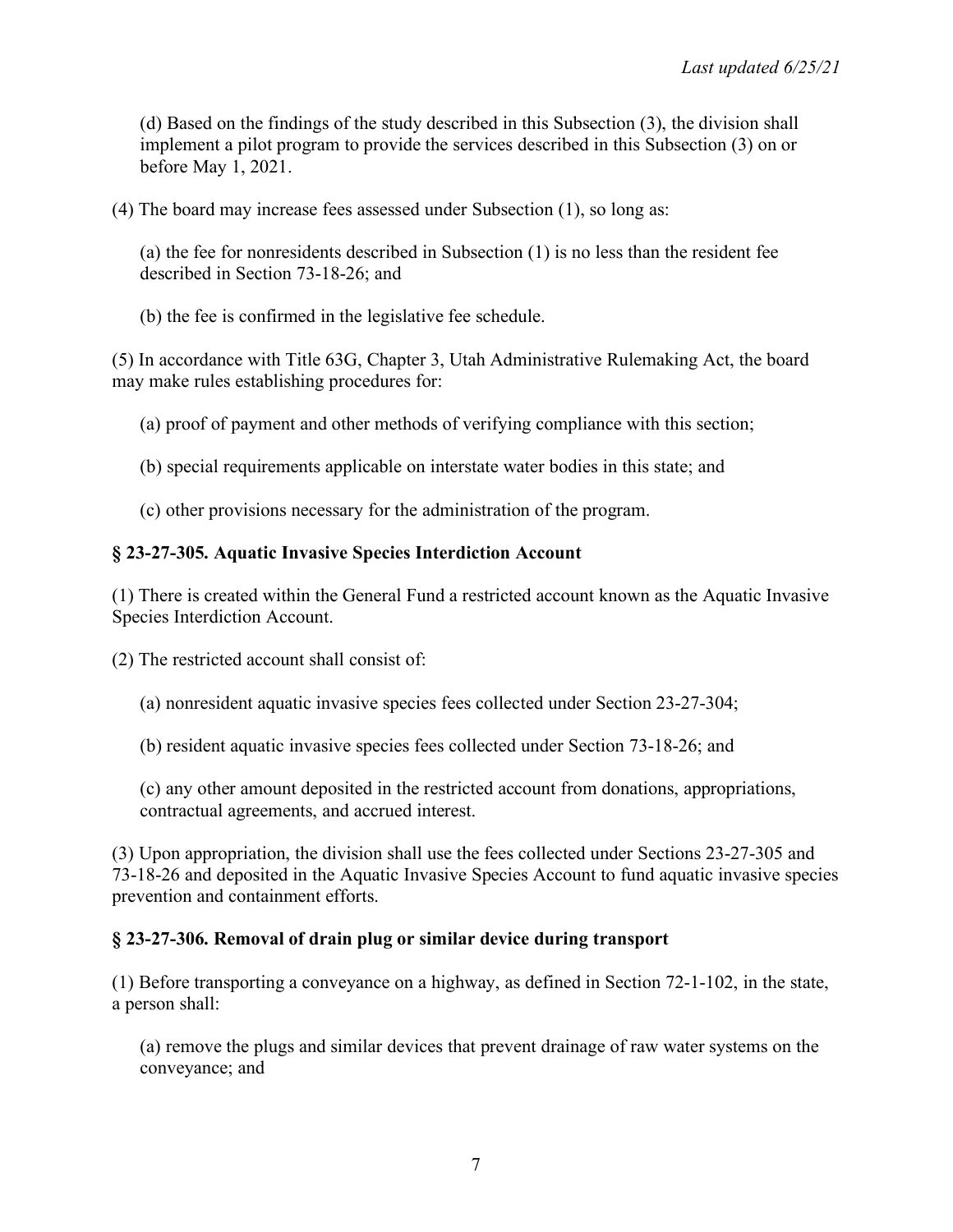(b) to the extent feasible, drain all water from live wells, bilges, ballast tanks, or similar compartments on the conveyance.

(2) A person who fails to comply with Subsection (1) is guilty of a class C misdemeanor.

## **§ 23-27-401. Rulemaking authority**

In accordance with Title 63G, Chapter 3, Utah Administrative Rulemaking Act, the board may make rules that:

(1) establish the procedures and requirements for decontaminating a conveyance or equipment to prevent the introduction and infestation of a Dreissena mussel;

(2) establish the requirements necessary to provide proof that a conveyance or equipment is decontaminated;

(3) establish the notification procedures required in Section 23-27-303;

(4) identify the geographic area, water body, facility, or water supply system that is infested by Dreissena mussels;

(5) establish a procedure and protocol in cooperation with the Department of Transportation for stopping, inspecting, detaining, and decontaminating a conveyance or equipment at a port-ofentry in accordance with Section 23-27-301; and

(6) are necessary to administer and enforce the provisions of this chapter.

## **§ 23-27-501. Aquatic Invasive Species Emergency Response Plan**

(1) As used in this section:

(a) "Committee" means the Natural Resources, Agriculture, and Environment Interim **Committee** 

(b) "Emergency response plan" means the statewide aquatic invasive species emergency response plan developed by the division in accordance with this part.

(2) The division shall develop a statewide aquatic invasive species emergency response plan to address the potential spread of aquatic invasive species throughout the state.

(3) In developing the emergency response plan, the division shall coordinate with public and private entities that may be necessary or helpful to remediating the potential spread of aquatic invasive species throughout the state.

(4) The emergency response plan shall: